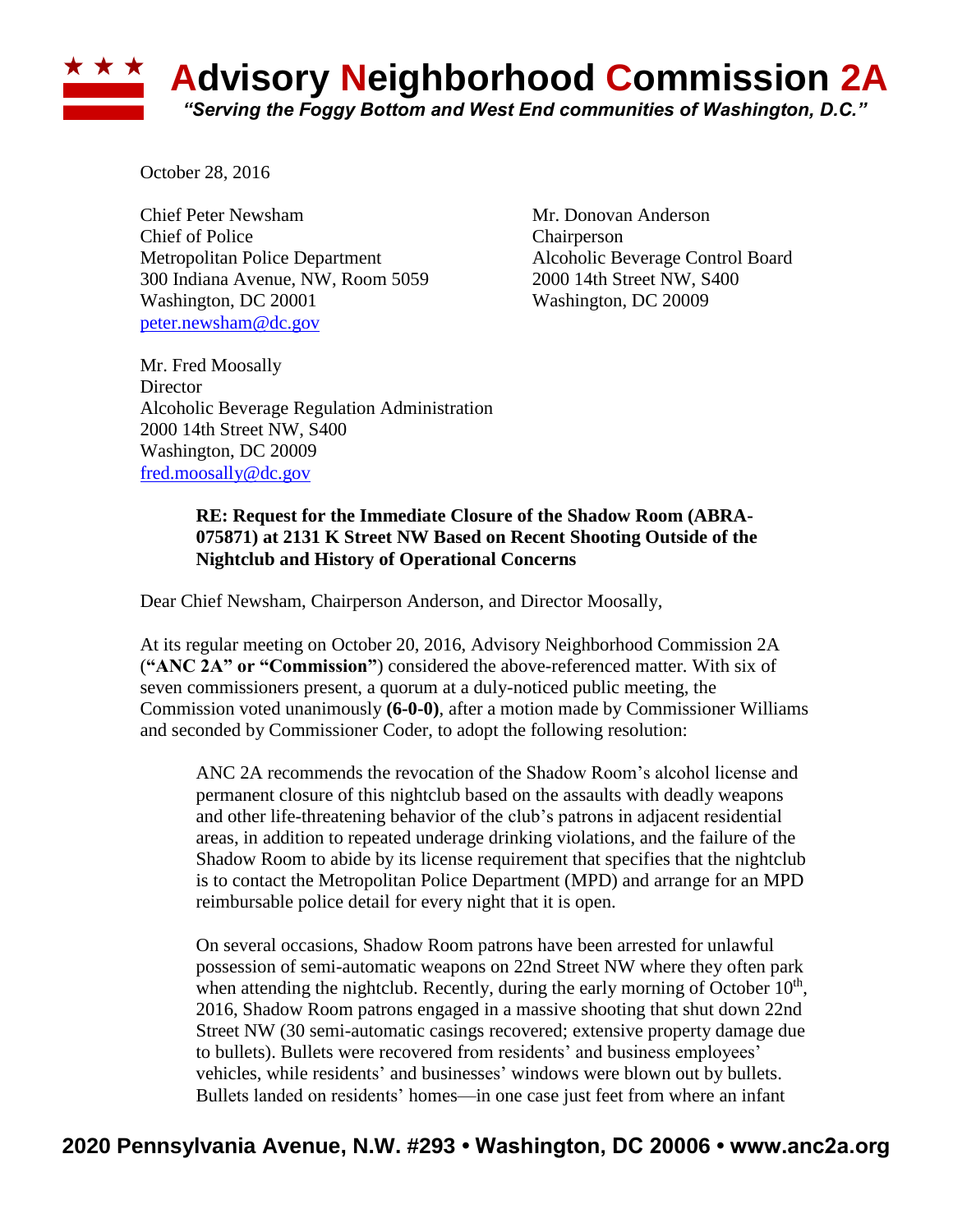## **Advisory Neighborhood Commission 2A**

*"Serving the Foggy Bottom and West End communities of Washington, D.C."*

was sleeping. The actions of the Shadow Room patrons in discharging over 30 rounds of semi-automatic ammunition on 22nd Street NW into residents' homes, cars, and businesses meets the legal standard for an Alcoholic Beverage Control (ABC) Board Order, initiated by MPD Chief Newsham, summarily suspending the Shadow Room's Alcoholic Beverage Regulation Administration (ABRA) license. Local residents and business employees are literally in fear of losing their lives and have sustained extensive property damage from the bullets illegally discharged by Shadow Room patrons. During this incident, the Shadow Room opened in contravention of its ABRA license without requesting the required MPD detail, and has failed to request the required detail during other nights of operation.

It is undisputed that Shadow Room patrons caused the above incident on October 10th, 2016, as arrestees admitted to attending the Shadow Room that night. It is also undisputed that the Shadow Room failed to arrange for a police detail that night as required by their ABRA license.

Accordingly, this establishment presents an "imminent danger to the health and safety of the public," because its patrons discharge illegal semi-automatic weapons with the intent to kill in the neighborhood, and "no immediately available measure to ameliorate" the situation other than closure of Shadow Room is available since the Shadow Room cannot be relied upon to contact MPD to arrange for an MPD detail, which would have prevented the October  $10<sup>th</sup>$  incident, as required by their license. Accordingly, its license should be summarily suspended by Chief Newsham and the permanent suspension should be upheld by the ABC Board. ABRA should further investigate and sanction via revocation of the license for the Shadow Room's failure to abide by its license requirement of an MPD detail. Moreover, substantial evidence of past ABRA license violations and MPD police reports supports that the establishment has an investigative history that demonstrates that the incident on October 10th, 2016 is not an isolated occurrence, but that violence both inside and outside the establishment has been a reality for this establishment since it opened.

There is no doubt that the Shadow Room nightclub needs to be shut down immediately as local residents are literally fearful for their lives and property due to the illegal weapons brought to the area and discharged by Shadow Room patrons. ANC 2A demands the immediate closure of this nightclub.

Commissioners Florence Harmon [\(2A03@anc.dc.gov\)](mailto:2A03@anc.dc.gov), Rebecca Coder [\(2A02@anc.dc.gov\)](mailto:2A02@anc.dc.gov), and Patrick Kennedy [\(2A01@anc.dc.gov\)](mailto:2A01@anc.dc.gov) are the Commission's representatives in this matter.

ON BEHALF OF THE COMMISSION.

**\* \* \***